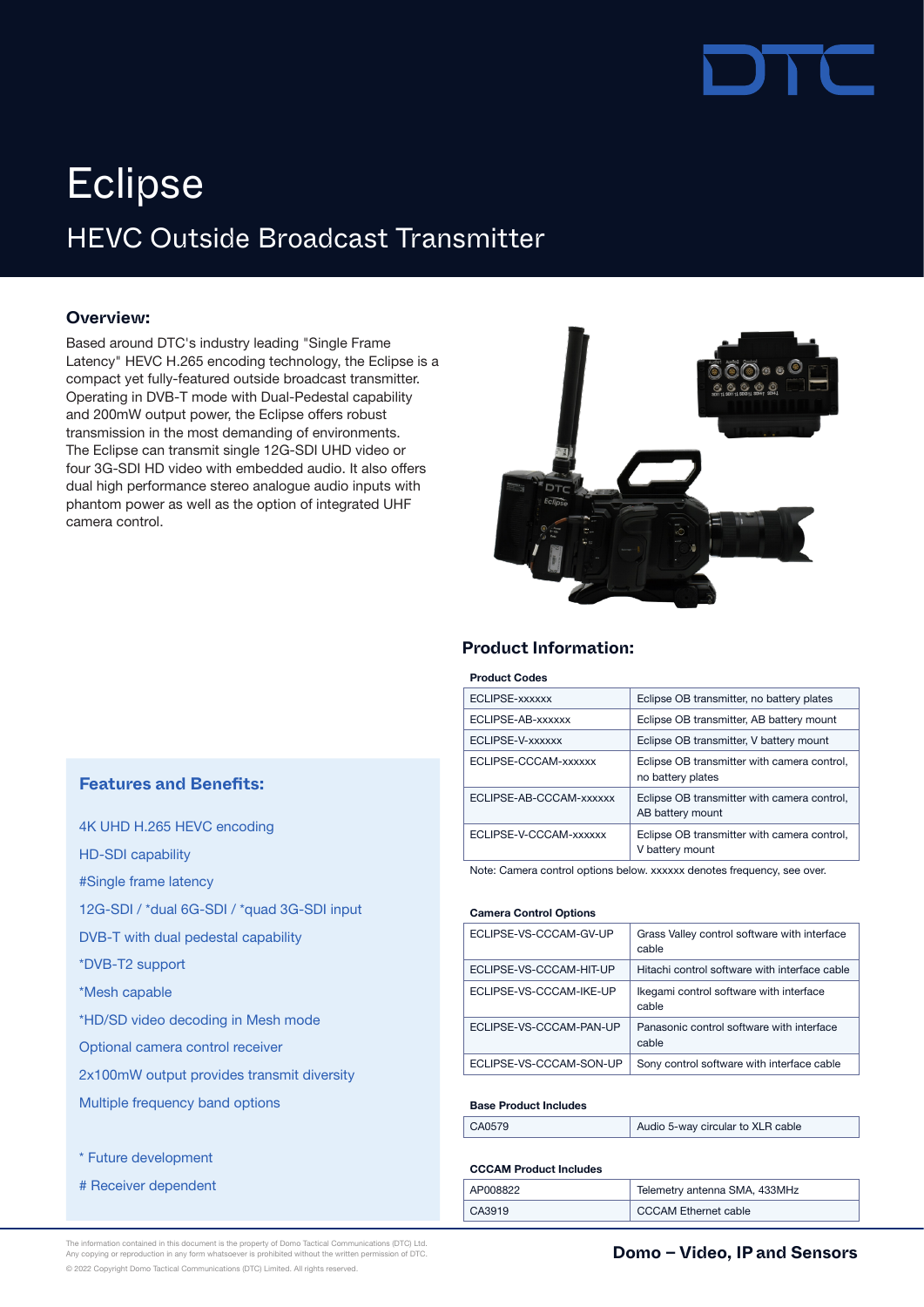# DTC

# Eclipse

# HEVC Outside Broadcast Transmitter

## **Product Information (cont.):**

#### Accessory Options (sold separately)

| Antennas L/S/C-Band | Various N-type to match frequency                  |
|---------------------|----------------------------------------------------|
| CA0340              | RS-232 data 4-way circular to 9-way<br>D-sub cable |
| CA0579              | Additional audio 5-way circular to XLR<br>cable    |
| CA3421              | Power 4-way circular cable to 15V 90W<br>PSU       |
| CA3348              | HD-BNC right-angle to BNC cable                    |
| CA3552              | HD-BNC straight to BNC cable                       |
| ECLIPSE-KIT-AB      | AB mount battery plate kit                         |
| ECLIPSE-KIT-V       | V mount battery plate kit                          |
|                     |                                                    |

## **Technical Specification:**

#### IO

| <b>RF COFDM transceivers</b> | N-type $(f) \times 2$ (2x100mW)  |
|------------------------------|----------------------------------|
| <b>RF COFDM transmitter</b>  | N-type (f) $\times$ 1 (200mW)    |
| (dual band variant only)     |                                  |
| 3G/12G-SDI bi-directional    | HD-BNC (SDI1)                    |
| *(SD/6G-SDI)                 |                                  |
| 3G-SDI bi-directional        | HD-BNC $\times$ 2 (SDI2/3)       |
| *(SD/6G-SDI)                 |                                  |
| 3G-SDI input                 | HD-BNC (SDI4 in)                 |
| *(SD/6G-SDI)                 |                                  |
| SD/HD/3G-SDI output          | HD-BNC (SDI4 out)                |
| $*(6G-SDI)$                  |                                  |
| *SFP socket                  | SFP slot (12G-SDI MSA compliant) |
| *ASI input                   | HD-BNC                           |
| <b>ASI</b> output            | HD-BNC                           |
| Serial data and power output | 4-way circular                   |
| Power input                  | 4-way circular                   |
| Balanced audio input         | 5-way circular x 2               |
| Battery pass-through         | V-Lock or Anton Bauer plates     |
| <b>Fthernet</b>              | <b>RJ45</b>                      |
| *USB 2.0 host                | USB type-A                       |

#### Camera Control Option

| Camera interface | 14-way circular  |
|------------------|------------------|
| Tally            | 5-way circular   |
| RF input         | SMA (403-473MHz) |

#### DVB-T Modulation

| DVB-T bandwidth       | 8MHz, 7MHz and 6MHz modes       |
|-----------------------|---------------------------------|
| DVB-T dual pedestal   | 2x8MHz, 2x7MHz and 2x6MHz modes |
| DVB-T FEC             | 1/2, 2/3, 3/4, 5/6, 7/8         |
| DVB-T constellation   | QPSK, 16QAM, 64QAM              |
| DVB-T quard interval  | 1/4, 1/8, 1/16, 1/32            |
| <b>DVB-T bitrates</b> | 3.732Mbps to 50Mbps             |

#### Input Video Format

| *SD input format      | SMPTE-259M<br>720x576i 50Hz<br>720x480i 59Hz                                                                                                                                                         |
|-----------------------|------------------------------------------------------------------------------------------------------------------------------------------------------------------------------------------------------|
| HD input format       | SMPTE-292M/424M<br>1920x1080i 60/50Hz *59.94Hz<br>1920x1080p 60/59.94/50/30/29.97/25/<br>24/23.97Hz<br>*(1920x1080psf<br>30/29.97/25/24/23.97Hz)<br>1280x720p 60/59.94/50/30/29.97/25/2<br>4/23.97Hz |
| Ultra HD input format | SMPTE ST-2081/2082<br>3840x2160p 60/50Hz<br>*(59.94/30/29.94/25/24/23.97Hz)                                                                                                                          |

#### Encoder/Decoder

| <b>HEVC</b> compression | HEVC/H.265/MPEG-H Part 2<br>*8-bit or 10-bit, *4:2:0 or 4:2:2 |
|-------------------------|---------------------------------------------------------------|
| *H.264 compression      | AVC/H.264/MPEG-4 Part 10                                      |